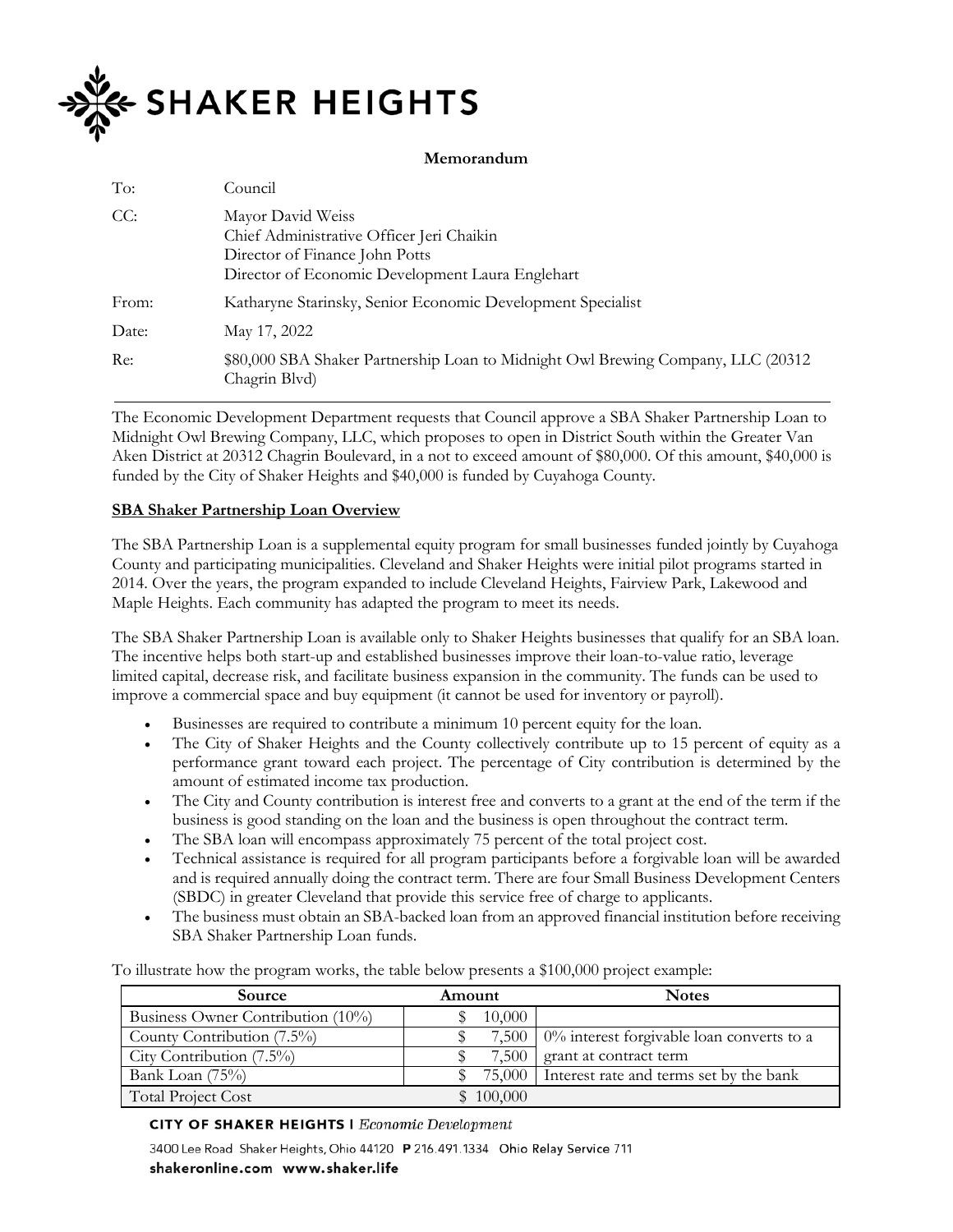| <b>Estimated Required Income Tax</b> | No less than City contribution amount is based on the |
|--------------------------------------|-------------------------------------------------------|
| Produced During Contract Term*       | 7,500 estimated tax production amount.                |

\*Contract terms are typically in alignment with the business' lease term, which is generally 3-5 years.

The City appropriated \$250,000 for the first round of the SBA Shaker Partnership in 2015, and the County contributed an equal amount. Since then, twelve projects totaling \$2,425,009 of private investment have been financed in Shaker Heights, leveraged by \$356,346 in forgivable loans provided by the City and County split 50/50 (\$178,173 each). To date, \$143,654 remains to be loaned. The table below outlines the twelve projects to date.

The Economic Development Department also secured an additional \$150,000 (75%) in Round 3 County funds and \$50,000 (\$25%) of City funds, for a total of \$200,000 for future SBA Shaker Partnership Loan use. Once Round 1 funds are depleted, Round 3 funds will be used.

| <b>SBA Shaker Partnership Loans to Date</b> (as of 5/5/2022) |                                |                        |           |                                               |         |                |
|--------------------------------------------------------------|--------------------------------|------------------------|-----------|-----------------------------------------------|---------|----------------|
| <b>Business</b>                                              | Purpose for Loan               | Total Loan<br>Financed |           | <b>Total Forgivable</b><br><b>Loan Amount</b> |         | Year<br>Funded |
| Juma Gallery                                                 | Buildout                       | \$                     | 267,000   | \$                                            | 40,000  | 2015           |
| I. Pistone's                                                 | Buildout, equipment            | \$                     | 200,000   | \$                                            | 19,012  | 2015           |
| Protem Healthcare                                            | Buildout                       | \$                     | 415,000   | \$                                            | 78,465  | 2015           |
| Marc Anthony Spa                                             | Buildout                       | \$                     | 235,000   | \$                                            | 37,500  | 2015           |
| Sparks Beauty Supply                                         | Buildout, equipment, signage   | \$                     | 35,000    | \$                                            | 10,347  | 2015           |
| Core Life Chiropractic                                       | Buildout, inventory, equipment | \$                     | 159,587   | \$                                            | 23,938  | 2017           |
| Luster, A Gift Boutique                                      | Buildout, equipment            | \$                     | 199,153   | \$                                            | 19,915  | 2018           |
| Spice for Life                                               | Equipment, buildout, signage   | \$                     | 75,050    | ${\mathbb S}$                                 | 11,250  | 2018           |
| Banter                                                       | Build out, equipment           | \$                     | 94,174    | ${\mathbb S}$                                 | 14,612  | 2018           |
| Nature's Oasis                                               | Build out, equipment           | \$                     | 498,000   | \$                                            | 71,250  | 2019           |
| Master Marr's                                                | Build out                      | \$                     | 147,045   | ${\mathbb S}$                                 | 22,057  | 2019           |
| Around the Table Yarns                                       | Build out, equipment           | \$                     | 100,000   | \$                                            | 8,000   | 2019           |
| <b>TOTALS</b>                                                |                                | \$                     | 2,425,009 | \$                                            | 356,346 |                |

Of the twelve funded projects, the majority are doing well and still in progress. However, four of the businesses closed for a variety of reasons. Of those four, two met their income tax repayment requirements, while two did not. It is important to note that this program, in partnership with the County, is intended to give the City the ability to take risks to support small business development with the full understanding that not every project will be successful. Further, improvements constructed via this program can be and have been used by subsequent business tenants that did not require additional incentives. The program is a critical part of growing the City's business ecosystem.

## **Midnight Owl Brewing Company, LLC SBA Shaker Partnership Loan Request**

Midnight Owl Brewing Company, LLC is conceived as a craft brewery including a 10-barrel brew house and 84-seat restaurant is proposed to open at 20312 Chagrin Boulevard. Their tenant space will undergo extensive interior renovations. Exterior building renovations will include a new storefront system, signage and the addition of an outdoor patio.

With an aim to open in an industry that continues to evolve from impacts from the current pandemic, resiliency and adaptability are a key focus of the business model. Initially, food and beer will be available for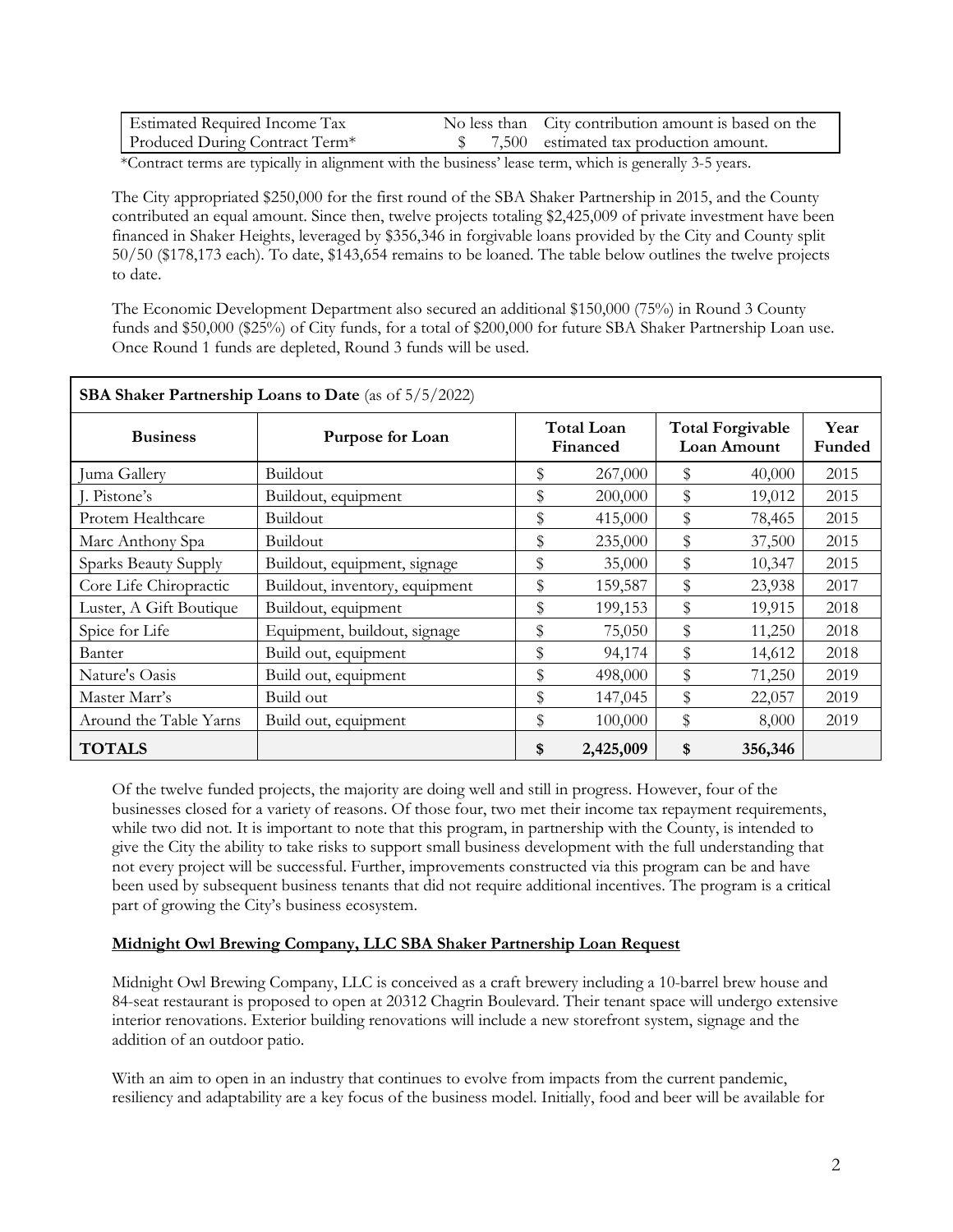dine in and to-go options. Midnight Owl's model is flexible enough to pivot quickly to more to-go sales or production should continuing effects of the pandemic require it. Midnight Owl will produce mostly draft beer with more than 80% of beer expected to be sold on-site. Business hours will be Tuesday through Sunday, serving lunch and dinner, closing on Friday and Saturday nights by 11:00pm.

The Business Owner and partner, the Master Brewer, bring a wide range of experience and skills to the project. The Master Brewer brings over 20 years of brewing and production experience to brewery operations. He has worked in both large-scale production and small pub craft brewing. The Master Brewer has experience launching another Cleveland brewery from the beginning in designing the layout of brewery, selecting brewing equipment, and developing pricing models. The Business Owner brings experience in small business development and non-profit management to the operation with an education in real estate development and urban planning, including an Economic Development Finance Professional certificate from the National Development Council. In her current professional role, the Business Owner serves as Executive Director of a local community development corporation and is responsible for all budgeting, finances, and business operations for the non-profits as well as managing all staff and overseeing marketing and programming.

A restaurant consultant with more than a decade of experience has been hired. The consultant will stay involved in the project through opening, assisting with hiring of kitchen roles and possibly beyond to assist with seasonal menu development and provide kitchen operations audits.

| Source                       | Amount      | Percentage<br>of Total |
|------------------------------|-------------|------------------------|
| <b>Business Owner Equity</b> | \$223,000   | 15.74                  |
| City Equity Contribution     | \$40,000    | 2.82                   |
| County Equity Contribution   | \$40,000    | 2.82                   |
| Bank Loan                    | \$1,113,565 | 78.61                  |
| <b>Total Project Cost</b>    | \$1,416,565 | 100.00                 |

The Midnight Owl Brewing Company, LLC project cost is projected to be \$1,416,565. The estimated financing breakdown for the project is as follows, which is subject to change based on bank financing.

Midnight Owl Brewing Company, LLC is expected to have 5-7 full-time and 4-7 part-time employees, which will produce an estimated \$54,894.30 in payroll taxes over the course of a five-year contract term. The estimated payroll taxes exceed the required amount of \$40,000 by \$14,894. Additionally, this project is woman-owned, which supports the City's Diversity, Equity and Inclusion goals.

When Midnight Owl Brewing Company is awarded the \$80,000 forgivable loan, there will be \$63,654 remaining in Round One funds, leaving a total of \$263,654 to be loaned.

The Neighborhood and Economic Development (NED) Committee discussed that there is minimal risk to the City, and staff confirmed that the contract will also include claw back language that requires loan repayment in the event the business closes before the end of the term. In response to questions, staff also confirmed that the length of the loan term aligns with the business lease term and also that the business is required to get technical assistance from a Small Business Development Center.

The Finance Committee shared that the precinct where this business will locate had been voted "dry" from a liquor perspective a number of years ago. Staff confirmed that Midnight Owl's liquor license was approved on May 3, 2022. A variety of program-specific questions were discussed, staff confirmed that there are other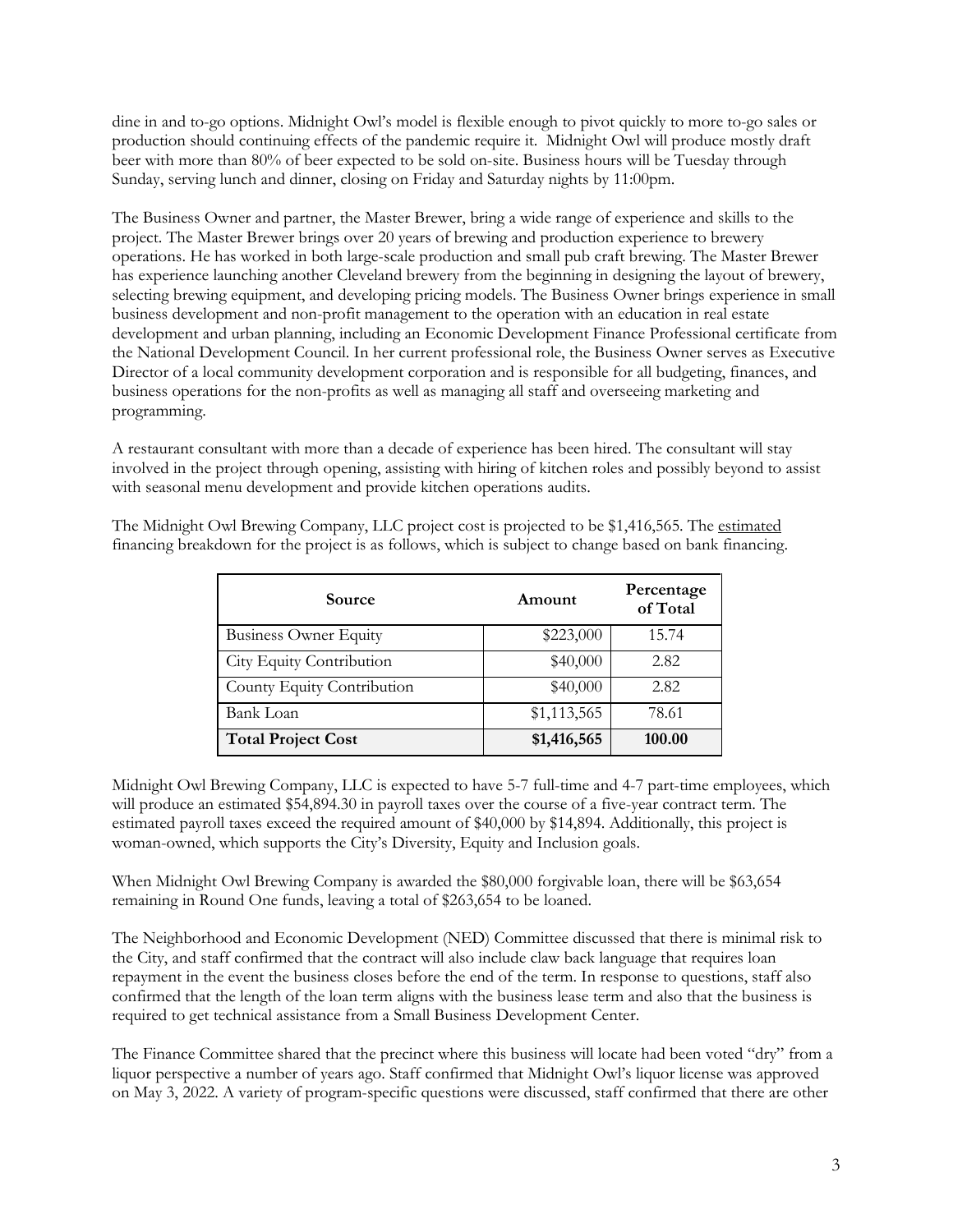cities in the program and that we have received three additional applications received since 2019 that have not yet been funded. Per Council request, staff confirmed that the withholding receipts (\$525,747 YTD 2022) from the SBA Shaker Partnership Loan recipients since the inception of the program are greater than those required for contractual repayment (\$216,136).

The NED and Finance Committees unanimously recommended approval of this forgivable loan on May 11, 2022 and May 16, 2022 respectively.

The Economic Development Department requests that Council approve a forgivable loan at 5.64% of the total project cost (\$1,416,565) not to exceed \$80,000 with a five-year term (of which \$40,000 is provided 50/50 by the City and County). This action is requested to be approved on first reading and as an emergency in order to allow Midnight Owl Brewing Company, LLC to secure their project financing so that they can place equipment orders, which have a six month lead time, in order to open in early 2023.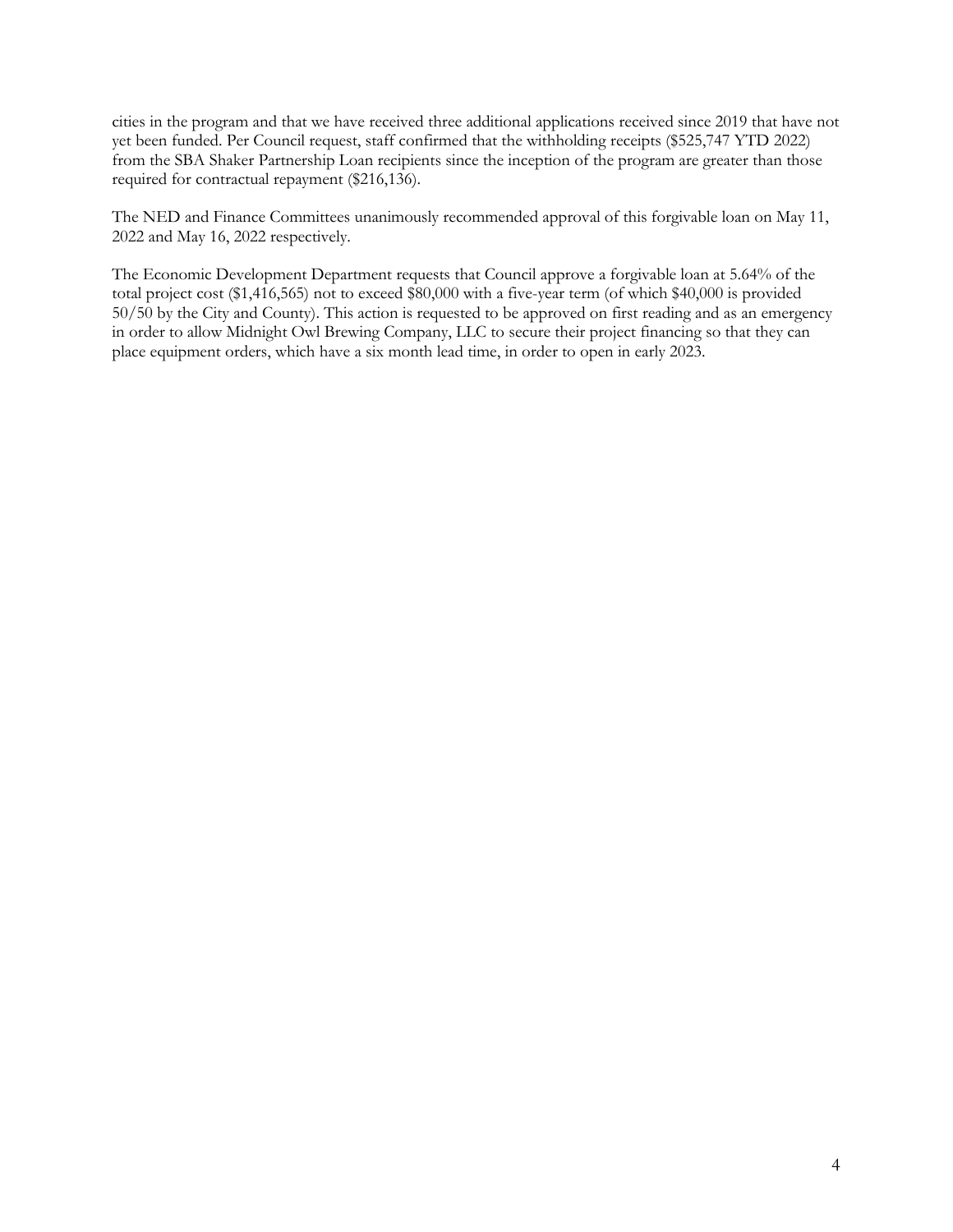ORDINANCE NO. BY:

Authorizing an SBA-County partnership forgivable loan to Midnight Owl Brewing Company, LLC in the amount of \$40,000 from the City, and a matching amount from the County-contributed funds, for a total loan of \$80,000, to open a craft brewery and restaurant at 20312 Chagrin Boulevard, and declaring an emergency.

WHEREAS, this Council adopted the City's Economic Development Plan in Ordinance No. 10-121, enacted November 8, 2010, to serve as an update to the City's Strategic Investment Plan and to nurture the development of new businesses and attract professionals to the City; and

WHEREAS, the Economic Development Plan calls for the City to provide economic incentives to make it financially feasible for businesses to expand or locate in the City, and forgivable loans, within specific parameters related to targeting certain areas of the City and focusing on certain types of businesses, have been determined to be one such incentive that can be used to achieve the Plan's goals; and

WHEREAS, in 2014 the federal Small Business Administration ("SBA") invited the City to participate in a pilot program to increase SBA lending in the area, in which Cuyahoga County would contribute \$250,000 to match the City's investment of the same amount, allowing the City to make forgivable loans, with 50% of the loan being contributed by the City and 50% coming from County-contributed funds, in order to help the business grow or establish itself in the City, and requiring the business to contribute 10% equity or demonstrate a similar investment through payroll or working capital and qualify for an SBA loan for 75% of its project; and

WHEREAS, on August 1, 2014, the City entered into an agreement with Cuyahoga County to establish and jointly fund the Shaker Heights-SBA Small Business Performance Grant Program ("Program"), pursuant to the authorization of Ordinance No. 14-32, enacted June 23, 2014, by which the City committed \$250,000 to the program and agreed on target industries, job creation goals, business performance criteria and reporting with grants from a Shaker Heights-Cuyahoga County Credit Enhancement Fund ("Fund"); and

WHEREAS, on November 17, 2020, the City entered into a First Amendment to the Grant Agreement with the County, pursuant to the authority granted by Council in Ordinance 19-108, enacted on December 16, 2019, which increased the County funding by \$150,000, and through which the City contributed an additional \$50,000 toward the Fund; and

WHEREAS, Council has determined that the City should provide a forgivable loan through the City-County SBA Program to Midnight Owl Brewing Company, LLC in the amount of \$40,000 from the City, and a matching amount from the County-contributed funds, for a total loan of \$80,000, to allow the company to open a craft brewery and restaurant at 20312 Chagrin Boulevard.

NOW, THEREFORE, BE IT ORDAINED by the Council of the City of Shaker Heights, State of Ohio:

Section 1. The Mayor is hereby authorized and directed to enter into an agreement to provide a forgivable loan through the City-County SBA Program to Midnight Owl Brewing Company, LLC in the amount of Forty-Thousand Dollars (\$40,000) from the City, and a matching amount from the County-contributed funds, for a total loan of Eighty Thousand Dollars (\$80,000). Said loan agreement shall be in a form as approved by the Director of Law.